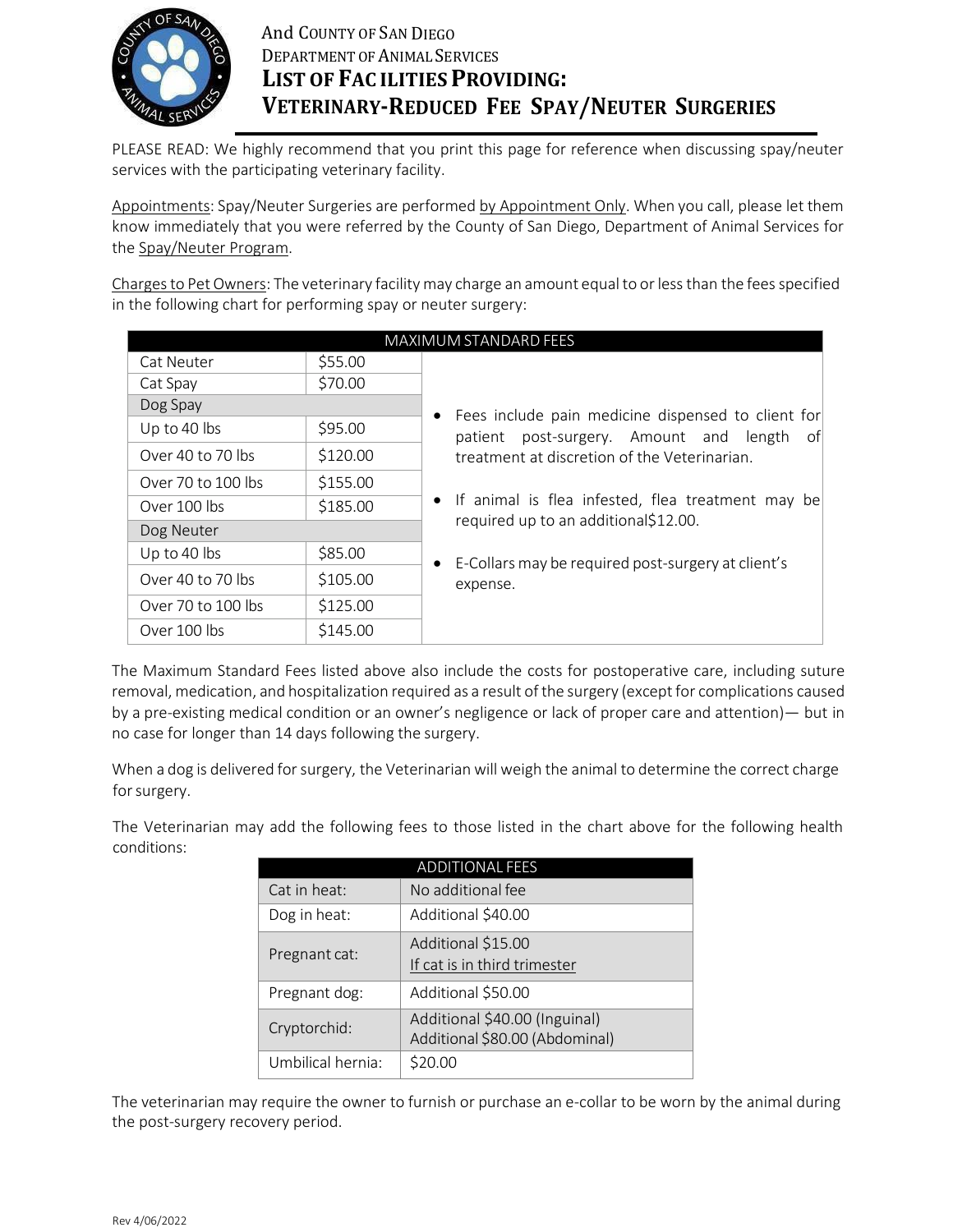## UNTY OF SAN DIEGO, DEPARTMENT OF ANIMAL SERVICES **LIST OF FACILITIES PROVIDING VETERINARIAN-REDUCED FEE SPAY/NEUTER SURGERIES**

 $R_{EMINDER}$  to  $P_{ET}$  Owners. Spay or neuter surgeries are performed by Appointment Only. When you call one of the facilities listed below, please l<u>et them know immediately</u> that you were referred by the County of San Diego, Department of Animal Services, <u>Spay/Neuter Program</u>.

| Facility and Contact Information                                                                                                                                                        | Address                                                                                | Cats<br>&<br>Dogs | Cats<br>Only | Cats & Dogs Weighing                                         |
|-----------------------------------------------------------------------------------------------------------------------------------------------------------------------------------------|----------------------------------------------------------------------------------------|-------------------|--------------|--------------------------------------------------------------|
| ABC VETERINARY HOSPITAL-KEARNY<br><b>MESA</b><br>DR. MICHAEL W. WEBER                                                                                                                   | 8020 RONSON RD. SAN DIEGO, CA<br>92111                                                 |                   |              | Less than 70 lbs (female dog)<br>Less than 90 lbs (male dog) |
| 858-278-1825<br>WWW.ABCVET3@GMAIL.COM                                                                                                                                                   |                                                                                        |                   |              |                                                              |
| ABC VETERINARY<br>HOSPITAL-PACIFIC BEACH<br>(DBA) SD VET, INC.<br>DR. MICHAEL W. WEBER<br>858-270-4120<br>WWW.ABCVETS.COM                                                               | 2032 HORNBLEND ST. SAN DIEGO,<br>CA 92109                                              |                   |              | Less than 70 lbs (female dog)<br>Less than 90 lbs (male dog) |
| <b>ABC VETERINARY</b><br>HOSPITAL-UPTOWN<br>DR. MICHAEL W. WEBER<br>619-299-6020                                                                                                        | 4054 NORMAL ST.<br>SAN DIEGO, CA 92103                                                 |                   |              | Less than 70 lbs (female dog)<br>Less than 90 lbs (male dog) |
| WWW.ABCVETS.COM<br>ACADEMY ANIMAL HOSPITAL<br>DR. DAVID ZANDERS<br>858-755-1511<br>WWW.ACADEMYVETS.COM                                                                                  | 741 ACADEMY DR.<br>SOLANA BEACH, CA 92075                                              |                   | $\checkmark$ |                                                              |
| ALL DAY PET HOSPITAL<br>858-716-7440<br>DR. IVAN MAYOR<br>www.animalhospitalsandieg<br>o.com                                                                                            | 10175 RANCHO CARMEL DR.<br><b>STE 128</b><br>SAN DIEGO, CA 92128                       | √                 |              |                                                              |
| CITY OF CHULA VISTA CHULA<br>VISTA ANIMAL CARE<br>FACILITY 619-691-5226<br>WWW.CVACF.ORG<br>CLAIREMONT VILLAGE PET CLINIC<br>DR. PERRY DIAMOND<br>619-275-5752<br>WWW.CLAIREMONTVET.COM | 130 BEYER WAY<br>CHULA VISTA, CA 91911<br>3007-G CLAIREMONT DR. SAN<br>DIEGO, CA 92117 | $\checkmark$      |              | Less than 50 lbs for<br>dog spays                            |
| DISCOVERY VALLEY ANIMAL<br><b>HOSPITAL</b><br>DR. LEE A. YOUNG<br>760-431-8401<br>www.discoveryvalleyvet.com                                                                            | 997 West San Marcos Blvd.<br>San Marcos, CA 92078                                      |                   | $\checkmark$ |                                                              |
| FUERTE ANIMAL HOSPITAL<br>DR. BRIAN R. DAVIS<br>619-440-1432<br>WWW.FUERTEANIMALHOSPITAL.COM                                                                                            | 4620 AVOCADO BLVD. LA MESA, CA<br>91941                                                |                   |              | Less than 125 lbs                                            |
| MOHNACKY ANIMAL HOSPITAL OF<br>CARLSBAD<br>DR. CRAIG J. MOHNACKY<br>760-729-3330<br>WWW.MOHNACKYCARLSBAD.COM                                                                            | 2505 S. VISTA WAY CARLSBAD, CA<br>92008                                                | $\checkmark$      |              |                                                              |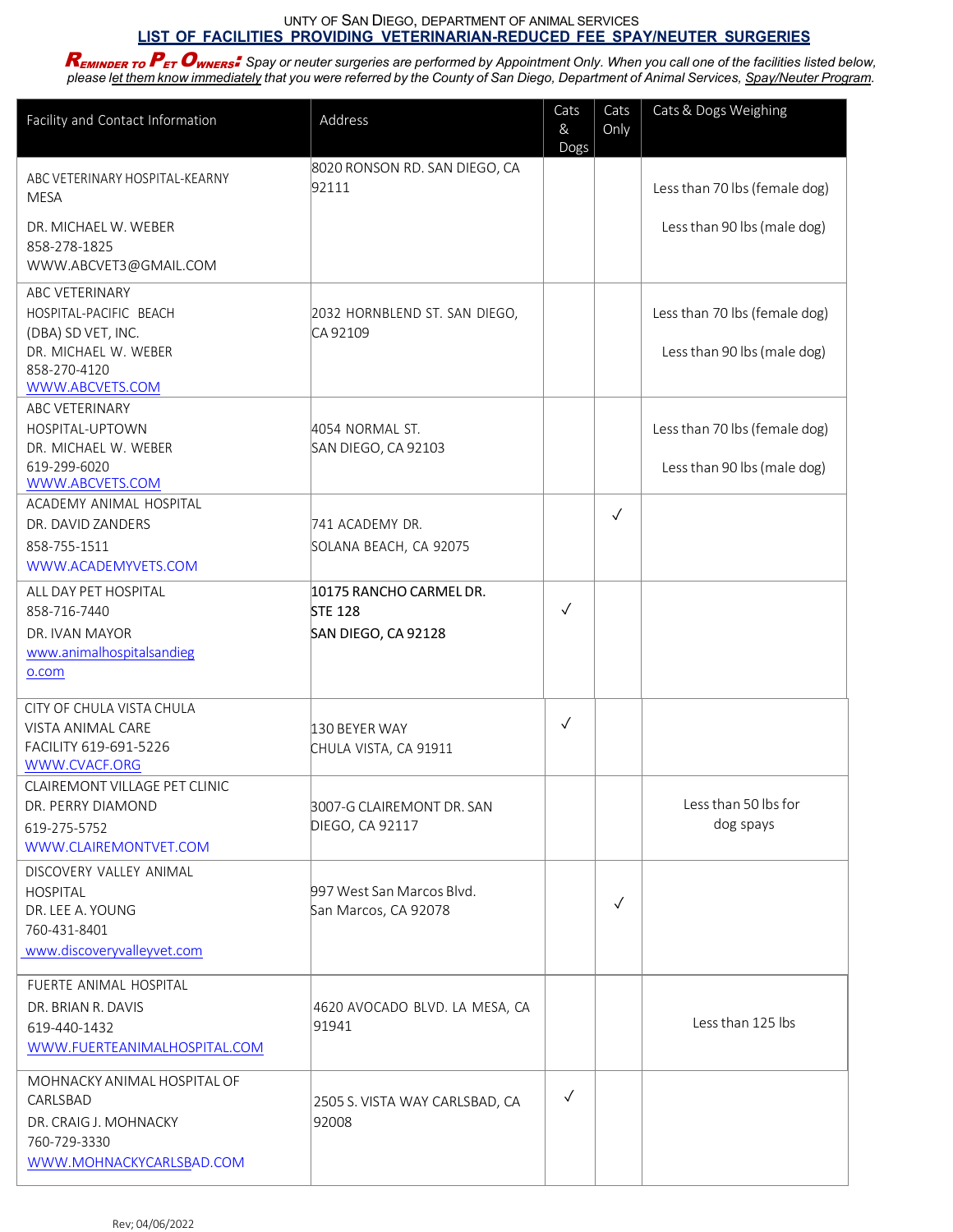| MOHNACKY ANIMAL HOSPITAL OF<br>ESCONDIDO<br>DR. CRAIG J. MOHNACKY<br>760-480-1934<br>WWW.MOHNACKYESCONDIDO.COM | 2250 S. ESCONDIDO BLVD., STE.<br>105<br>ESCONDIDO, CA 92025 |  |  |
|----------------------------------------------------------------------------------------------------------------|-------------------------------------------------------------|--|--|
| MOHNACKY ANIMAL HOSPITAL OF<br><b>VISTA</b><br>DR. CRAIG J. MOHNACKY<br>760-758-8004<br>WWW.MOHNACKYVISTA.COM  | 971 VALE TERRACE DR. VISTA, CA<br>92084                     |  |  |

| MORENA PET HOSPITAL       |                                |              | Less than 40 lbs |
|---------------------------|--------------------------------|--------------|------------------|
| DR. CRYSTAL STEIB         | 1540 MORENA BLVD. SAN DIEGO,   |              |                  |
| 619-275-0888              | CA 92110                       |              |                  |
| WWW.MORENAPETHOSPITAL.COM |                                |              |                  |
| PARKWAY PET CLINIC        |                                |              |                  |
| DR. BILL HENDERSON        | 855 E. VALLEY PKWY ESCONDIDO,  | $\checkmark$ |                  |
| 760-743-0973              | CA 92029                       |              |                  |
| HTTP://PARKWAYPETCLINIC   |                                |              |                  |
| .VETSOURCECMS.COM/        |                                |              |                  |
| PET HOSPITAL OF NORTH     |                                |              |                  |
| PARK                      | 2444 UNIVERSITY AVE. SANDIEGO, |              | Less than 85 lbs |
| DR. ROBERTO OSAWA         | CA 92104                       |              |                  |
| 619-278-0000              |                                |              |                  |
| WWW.PETHOSPITALOFNO       |                                |              |                  |
| RTHPARK.COM               |                                |              |                  |
| RANCHO VILLAGE VETERINARY |                                |              |                  |
| HOSPITAL, INC.            | 3647 AVOCADO BLVD. LA MESA,    | $\checkmark$ |                  |
| DR. DAWN BOMAN            | CA                             |              |                  |
| 619-670-6278              | 91940                          |              |                  |
| WWW.RANCHOVILLAGEVET.COM  |                                |              |                  |
| RKC MISSION ANIMAL AND    |                                |              |                  |
| BIRD HOSPITAL, INC.       | 655 BENET RD.                  | $\checkmark$ |                  |
| 760-433-3763              | OCEANSIDE, CA 92058            |              |                  |
| WWW.MISSIONANIMAL.COM     |                                |              |                  |
|                           |                                |              |                  |
|                           |                                |              |                  |
|                           |                                |              |                  |
|                           |                                |              |                  |